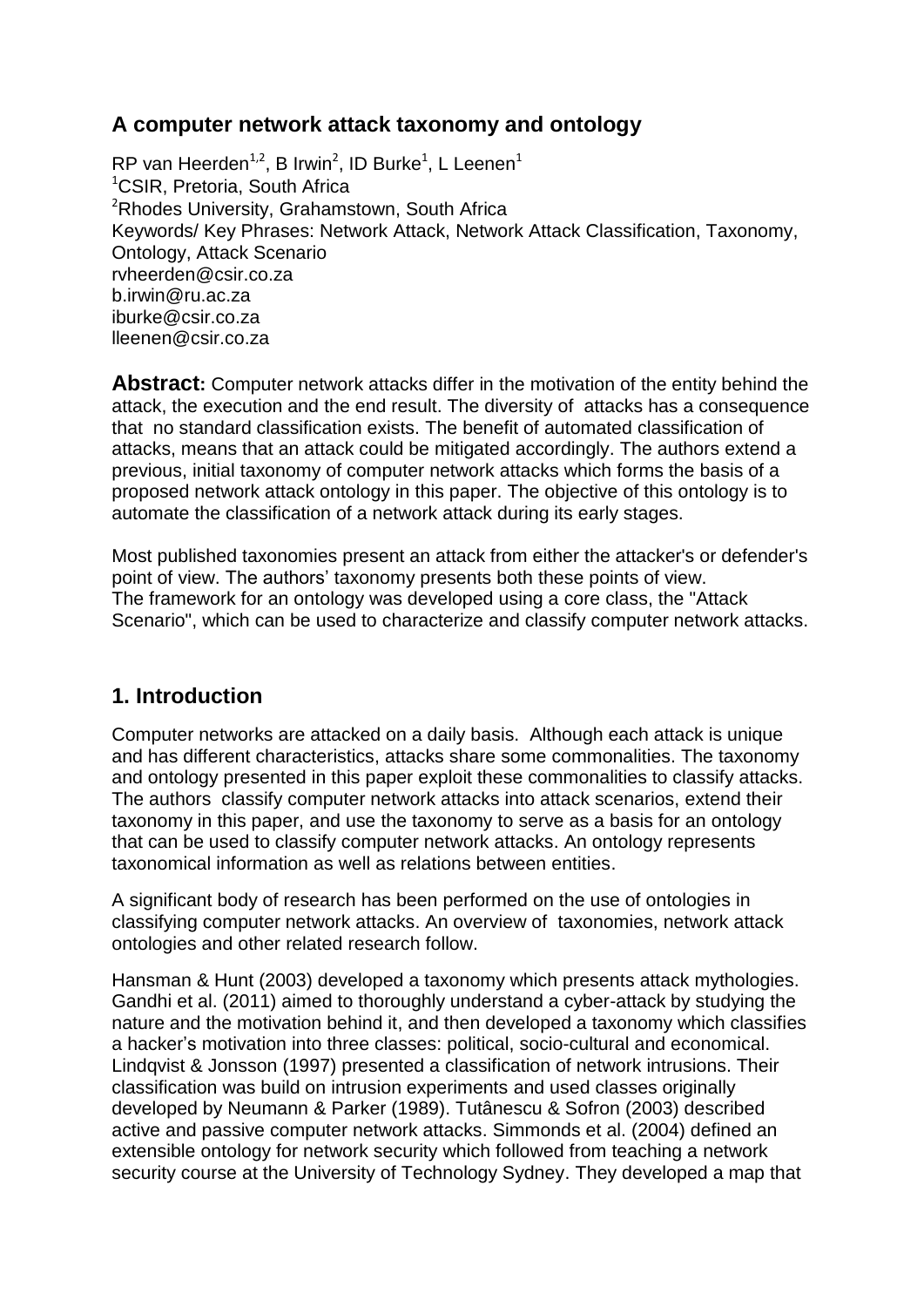demonstrates vulnerability relationships. Rounds & Pendgraft (2009) investigated the diversity in network attacker motivations and compiled a list of possible hacker agents. Debar et al. (1999) developed a taxonomy that defined families of intrusiondetection systems according to their properties. Undercoffer et al. (2004) designed an ontology that describes a model of computer attacks. This ontology is categorized according to target, attack strategy, attacker location and end result. Ye et al. (2008) designed an ontology for a Peer-to-Peer Multi-Agent Distributed Intrusion detection system. Using this ontology, a peer can detect suspicious activities from information received from other peers, and take action against future attacks.

In Section 2, we present a taxonomy of computer network attacks, followed in Section 3 by a framework for an ontology that classifies network attack scenarios with respect to the taxonomy. In Section 4 we summarize our research and propose avenues for future research.

Research related to specific classes in our taxonomy and ontology is mentioned in the subsequent sections.

# **2. Taxonomy**

In this section the authors present an extended network attack taxonomy that describes a number of attack scenarios. The initial taxonomy was presented in van Heerden et al. (2012a). The detailed descriptions of the attack scenarios follow the next sub-section.

Hansman & Hunt (2003) listed the following requirements for a high-quality taxonomy. It must be

- Acceptable,
- Comprehensible,
- Complete,
- Deterministic.
- Mutually exclusive,
- Repeatable,
- Constant and contain a defined terminology,
- Unambiguous, and
- Useful

Hansman & Hunt also stated that a taxonomy cannot always meet all the requirements.

The taxonomy in this paper was created to form a basis for an ontology. It thus complies mainly with requirements for usefulness, mutual exclusivity, comprehensibility and unambiguity. The requirement for completeness could not be met since the scope of network attacks is too wide. The requirement to be constant and contain a defined terminology could not be met since the ontology requires a broad definition of network attacks, and not minute detail such as is contained in a typical taxonomy.

# **Taxonomy detail**

The main classes contain in the proposed taxonomy classes are discussed below: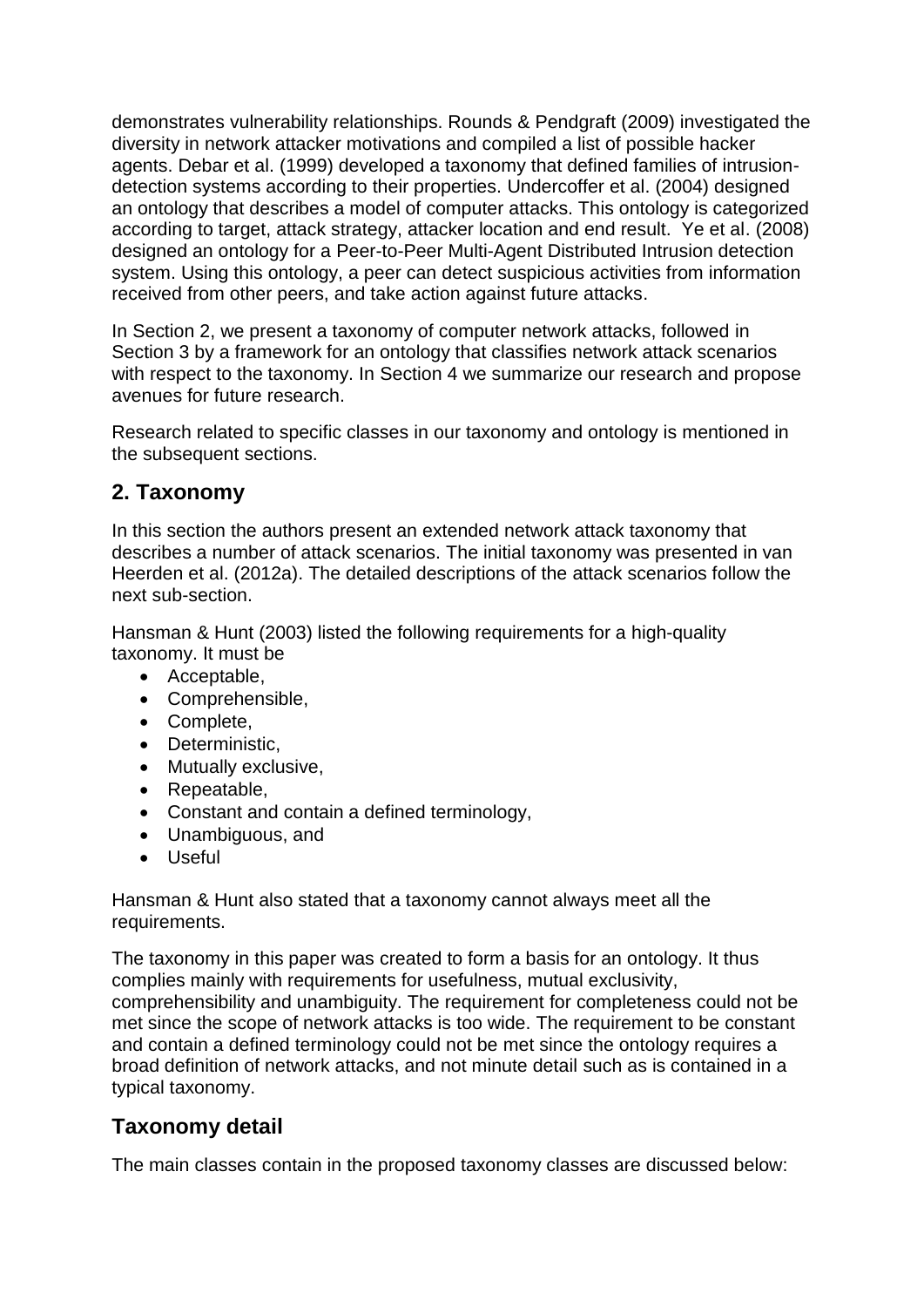- Actor
- Actor Location
- Aggressor
- Attack Goal
- Automation Level
- Attack Mechanism
- Automation Level
- **Effects**
- Motivation
- Phase
- Sabotage
- Scope
- Scope Size
- Target
- Vulnerability

Each of these classes is discussed in a subsection below.

# **Actor Class**

The "Actor" class describes the entity executing the attack. Simmonds et al. (2004) subdivided the actor into "Script Kiddie", "Black Hat Hacker", "Cracker", "Malevolent User" or "Malevolent Sys Admin".

We expand on the work of Simmonds et al. and add "Group Actor" which includes "Organized Criminal Group", "Protest Group" and "Cyber Army". The "Hacker/Cracker/Malevolent" group is defined as "Hacker" or "Insider", with subclasses addressing their effectiveness.

Rounds & Pendgraft (2009) compiled a more comprehensive list that includes: "Script Kiddie", "Malware Developer", "Hacktivist", "Vigilante", "State Sponsored", "Thieves", "Defensive Hacker", "Innocent Hacker", "Enforcement DOS Hacker" and "Terrorist".

We subdivide our "Actor" class as follows:

- Group Actor
	- o Organized Criminal Group
	- o Protest Group
	- o Cyber Army
- Hacker
	- o Script Kiddie Hacker
	- o Skilled Hacker
- Insider
	- o Admin Insider
	- o Normal Insider
- Unknown Actor

The sub-class "Organised Criminal Group" refers to organizations that launch network and computer attacks for financial and other gains. For example, in Russia criminal organizations have recruited hackers to launch attacks on their behalf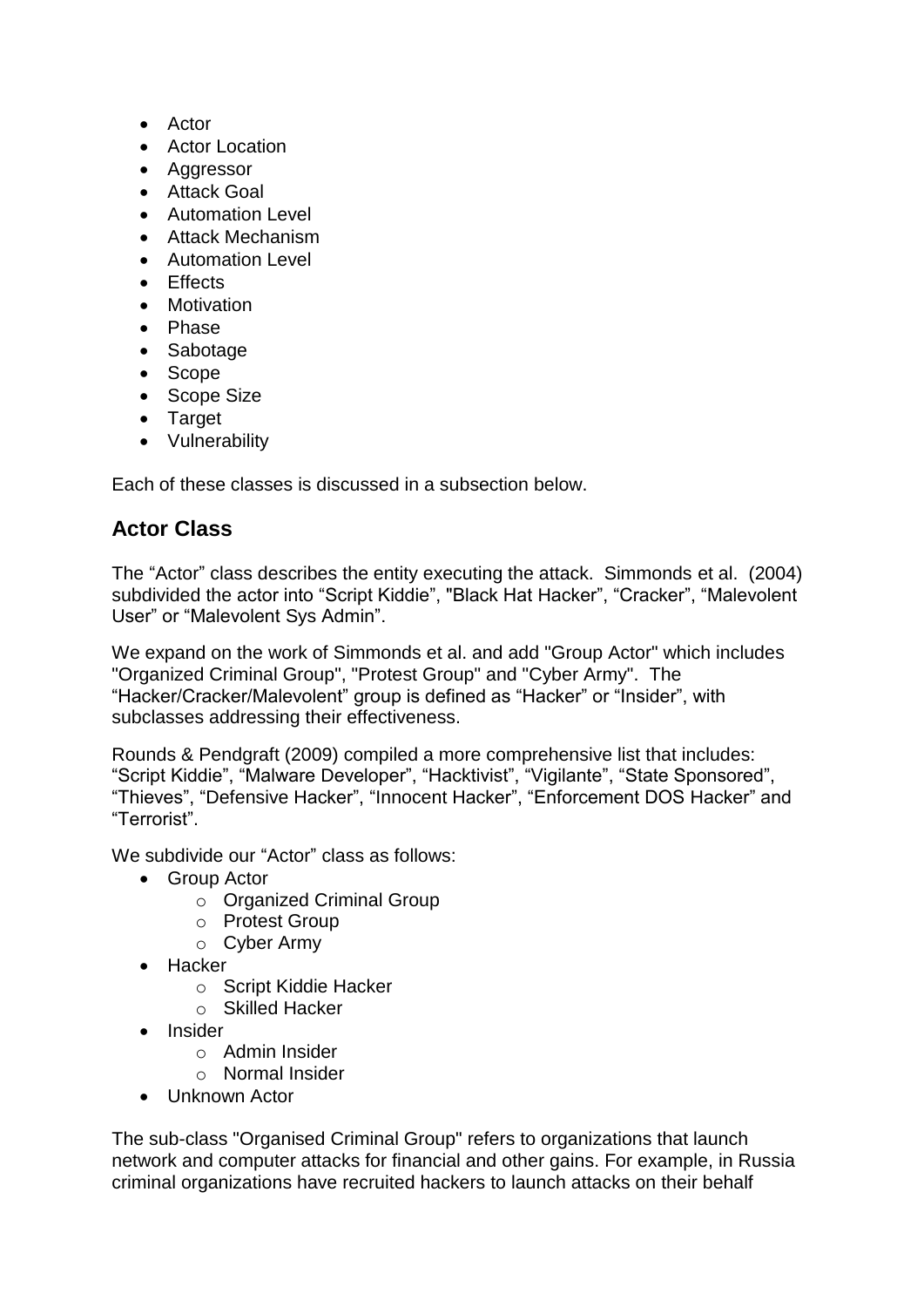(Savona & Mignone, 2004). The "Organized Criminal Group" sub-class is not placed in the "Aggressor" class because the "Aggressor" class refers to criminal groups that who hire hackers perform their own attacks. Choo (2008) developed a typology that explores the different kinds of criminal groups in cyberspace.

Protest groups refer to groups that attack networks because of some ethical reason. This also include groups whose goals are driven by specific issues, and that use hacking to effect change or spread propaganda. Taylor (2001) referred to this practice as "Hacktivism". The hacking group *Anonymous* is an example of a protest group that launched network attacks not as a criminal group, but rather as a protest group (Schwartz, 2012).

The "Cyber Army" sub-class refers to military personnel who perform computer based attacks as part of their normal duties. The "Insider" sub-class refers to a person who is a member of a target organization or is in some trusted relationship with the target. Magklaras & Furnell (2001) defined three main insider groups: system masters, advanced users and applications users. The advanced and applications users are classified as "Normal" users and System masters as "Administrators". The distinction between advanced and application users is considered to be too vague for our taxonomy.

For this research it was decided to group "Hacker", "Cracker" and "Malevolent User" in the authors' "Hacker" sub-class. The hacker agents described by Rounds & Pendgraft (2009) were used to verify the possible classes, although some of their classes were used by the "Aggressor" class. The "Hacker" sub-class is subdivided into "Script Kiddie" and "Skilled Hacker". "Script Kiddie" refers to hackers that use freely available tools without any in-depth knowledge of their inner workings. Spitzner (2001) defined a Script Kiddie as:

*....someone looking for an easy kill ....not out for specific information or targeting a specific company ....goal is to gain root the easiest way possible ....by focusing on a small number of exploits and then searching the entire Internet for that exploit ....sooner or later they find someone vulnerable.*

### **Actor Location Class**

This class refers to the country or state from where an attack is launched, and derives from the "Location of Attack" class developed by Undercoffer et al. (2004).

Sub-classes are:

- Foreign Actor Location
- Local Actor Location
- Indeterminate Actor Location

Lewis (2002) suggested that foreign militaries, criminals or terrorists can initiate cyber attacks and thus constitute a cyber threat. The actor location can thus be outside the target's national borders. The second sub-class above refers to an actor within the target's national borders. Sometimes an actor location cannot be determined or spans different countries. In such cases the "Indeterminate Actor Location" sub-class is used. Although the location of an attacking computer can be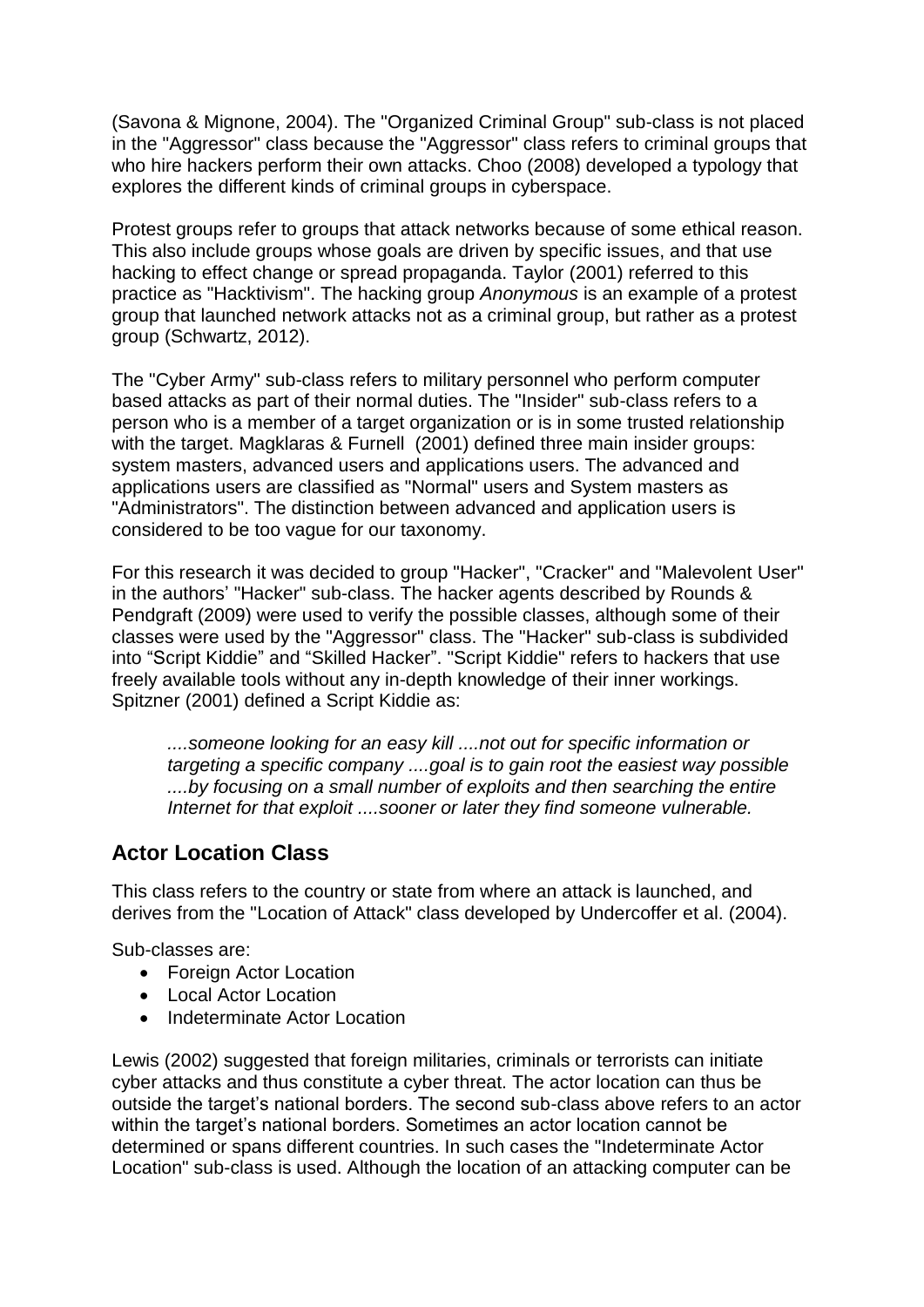determined (Dickerson & Dickerson, 2000), it does not necessarily correspond with the actor's physical location because the attack can be executed via the Internet.

## **Aggressor Class**

This class refers to the perpetrator of an attack, and differs from the "Actor" class in that it describes an association with an Actor, rather than a type of Actor. The subclasses of the "Aggressor" class are:

- State:
- Commercial Aggressor
	- o Organised Group Aggressor
	- o Flash Mob
- Individual Aggressor
- Self Instigator
- Unknown Aggressor.

"State" refers to a nation or state that sanctions an attack. Brenner & Crescenzi (2006) suggested that France, Russia, Japan, China, Germany, Israel and South Korea are actively engaged in economic espionage by means of the Internet and computer network attacks. "Commercial Aggressor" refers to a corporate entity, for example, the "News of the World" British tabloid that authorized other entities to hack celebrities' cell phones (Myler & Wapping, 2011). "Commercial Aggressor" has the sub-classes "Organized Group Aggressor" and "Flash Mob". "Organized Group Aggressor" refers to a perpetrator with commercial associations. "Flash Mob" refers to attackers that are not officially organized, and participants do not necessarily know each other.

The SCO group computer network was attacked in December 2003. Although no evidence exists, it is suspected that the attack was instigated following a lawsuit against IBM concerning IBM's use of Linux, and that open source activists were the attackers (Argyraki & Cheriton, 2005). When the "Aggressor" and "Actor" are the same entity, the "Self Instigator" sub-class is used. This sub-class refers to lone hackers that are not motivated by an external party. The "Unknown Aggressor" subclass is used when the identity of the perpetrator is unknown. For example, up to 2010 the instigators and perpetrators of the Conficker worm attack had not been identified (Conficker Working Group, 2011).

# **Asset Class**

This class refers to the device class that is under attack. This class distinguishes between different assets that can be attacked. Examples of assets are information stored as data, the system that uses computers, or the network infrastructure itself. The "Asset" class is subdivided as follows:

- Network
- System
- Data
- Access.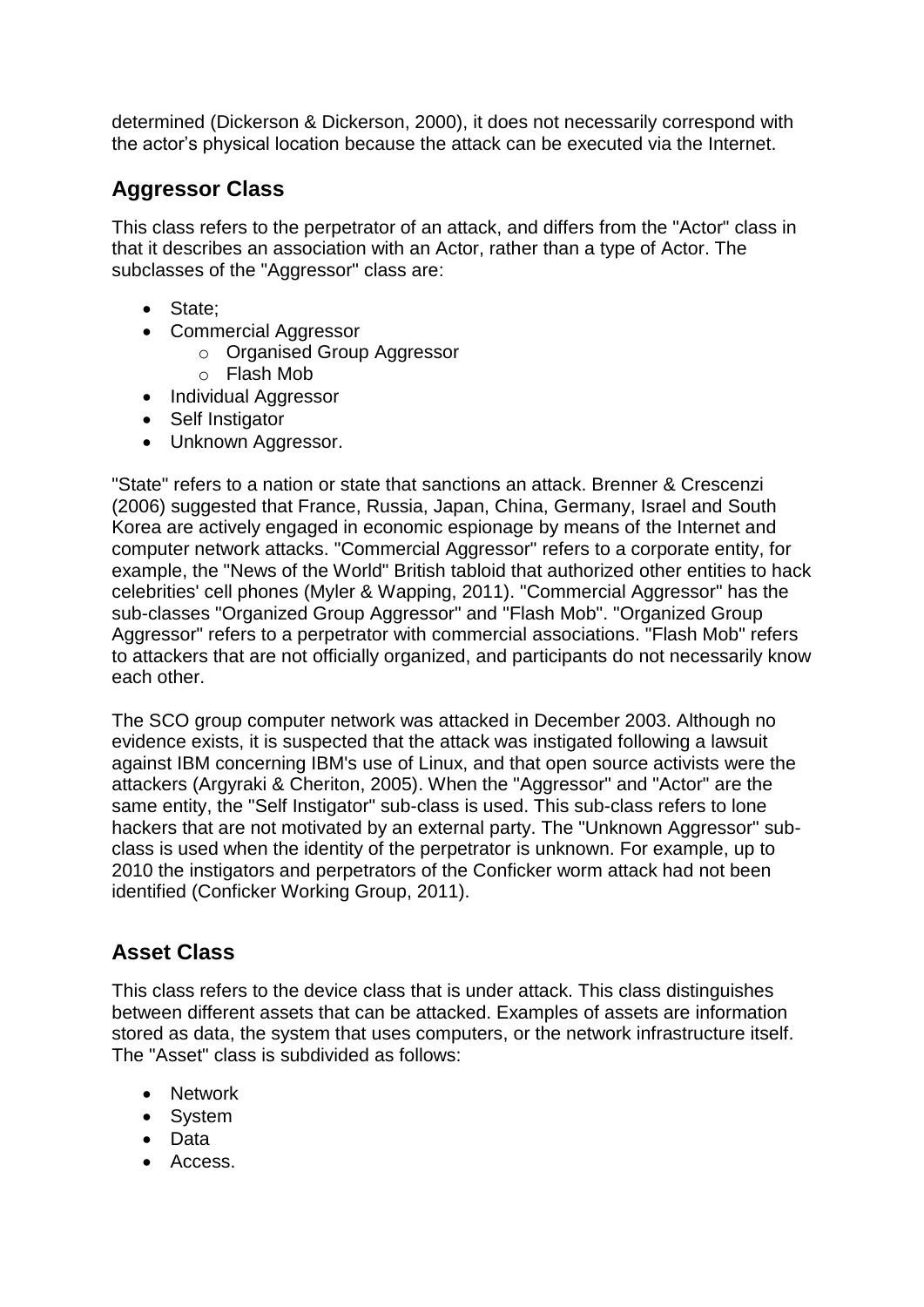Typically, the goal of a Denial-of-Service attack is to deny users access to their own computer resources, or as described by Specht and Lee (2004): "*A Denial of Service (DoS) attack is an attack with the purpose of preventing legitimate users from using a specified network resource*". When an attack targets communication infrastructure, the affected asset is classified as "Network". When attacks affect information, "Data" is the asset under attack. This can include changing data, stealing data and removing data. The "Access" sub-class refers to when unauthorized access to computers/computer networks has been obtained. Some attacks make use of computer networks to attack physical assets outside the computer network. For example, with the Logic bomb a pipeline was affected, and with Stuxnet centrifuges were the affected. These attacks are classified as to affect the "System" asset.

# **Attack Goal Class**

This class refers to the purpose of the attack, and is subdivided as follows:

- Change Data Attack Goal
- Destroy Data Attack Goal
- Disrupt Data Attack Goal
- Steal Data Attack Goal
- Springboard for other attack Goal

The first four goals correspond with the traditional CIA+ (Confidentiality, Availability, Integrity Authentication) information security principles. These goals are similar to the outcome class of Simmonds et al. (2004) outcome class. The "Springboard for other attack" goal represents instances where the network under attack is used only as a staging post for attacks on a different network.

# **Attack Mechanism**

This class represents the attack methodology, and is linked to vulnerability maps (Simmonds et al., 2004). Attack mechanisms have been listed by Hansman & Hunt (2003).

Our subclasses are:

- Access
	- o Brute Force
	- o Buffer Overflow
	- o Spear Phishing
	- o Social Engineering
- Data Manipulate
	- o Network-based
	- o Infective Malware
		- **Trojan**
		- **virus**
		- Worm
	- o Web Application-based
		- **SQL Injection**
		- **Cross-site scripting (XSS)**
- Information Gathering
	- o Scanning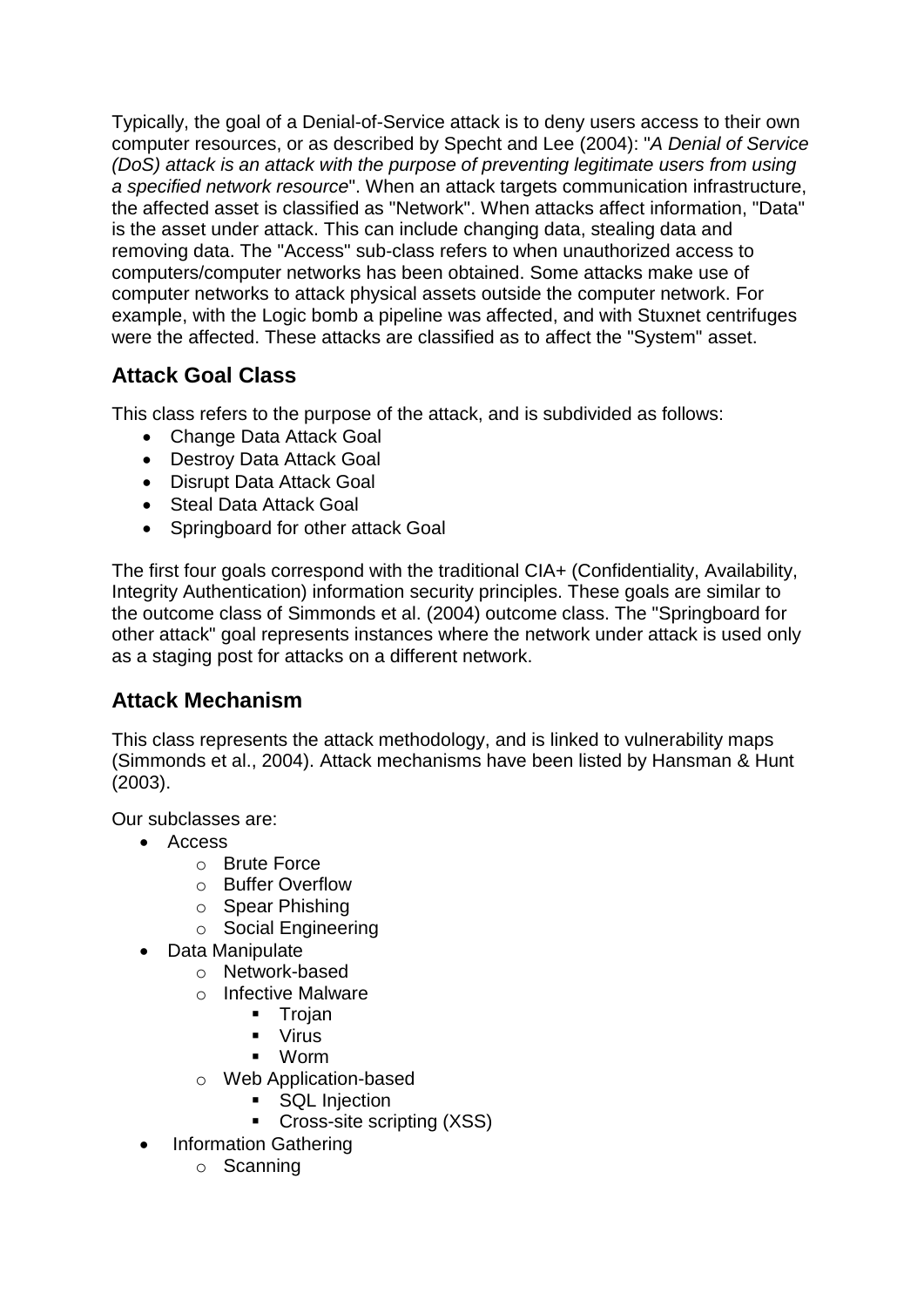#### o Open Information

"Access" mechanisms refer to traditional hacking methods such as "Brute Force" and "Buffer Overflow" methods (Cowan et al., 2000. "Spear Phishing" refers to targeted social engineering-type e-mail attacks (Jagatic et al., 2007). Social engineering is defined by Rouse (2006) as: *"Social engineering is a term that describes a nontechnical kind of intrusion that relies heavily on human interaction and often involves tricking other people to break normal security procedures"*.

"Data Manipulate" mechanisms refer to attack methodologies that use data as an attack vector. The main vectors are network-based, infective malware or web application-based. "Network-based" refers to instances where the network itself forms part of the attack. The main methodology that uses this mechanism is "Denial of Service" attacks (Lau et al., 2000). Infective malware attacks can take the form of trojans, viruses or worms.

Currently there is no clear scientific distinction between these attack methodologies. The most acknowledged definitions are (Yampolskiy & Govindaraju, 2007):

- Virus: a self-replicating malicious program which requires a careless user or external software to replicate itself;
- Worm: a self-replicating program that automatically spreads through vulnerabilities;
- Trojan horse: a malware program posing as a legitimate program.

Web applications are most commonly attacked though SQL injection. SQL injection uses common escape characters to execute user-defined database queries, thus bypassing authentications and other security measures. Cross-site scripting (XSS) is a methodology that enables attackers to inject client-side script into Web pages. These pages can be viewed by unsuspecting users. Mookhey & Burghate (2004) discussed techniques to identify XSS and SQL injection attacks.

"Information Gathering" refers to an attack that only assembles information. "Scanning" refers to port-scanning and other computer network-related scanning methodologies.

# **Automation Level**

This class describes the degree to which network attacks are automated.

Our sub-classes are:

- Manual
- Automatic
- Semi-Automatic

These sub-classes were derived from Mirkovic & Reiher's (2004). "Manual" refers to an attacker selecting the attack target and methodology by hand. "Automatic" refers to a system requiring minimum input from the attacker, even with regards to target selection. Mudge (2011) lists methods and tools that can be used to automate attacks. Most attacks are "Semi-automatic" where some user interaction is required, but tools are used to execute attacks.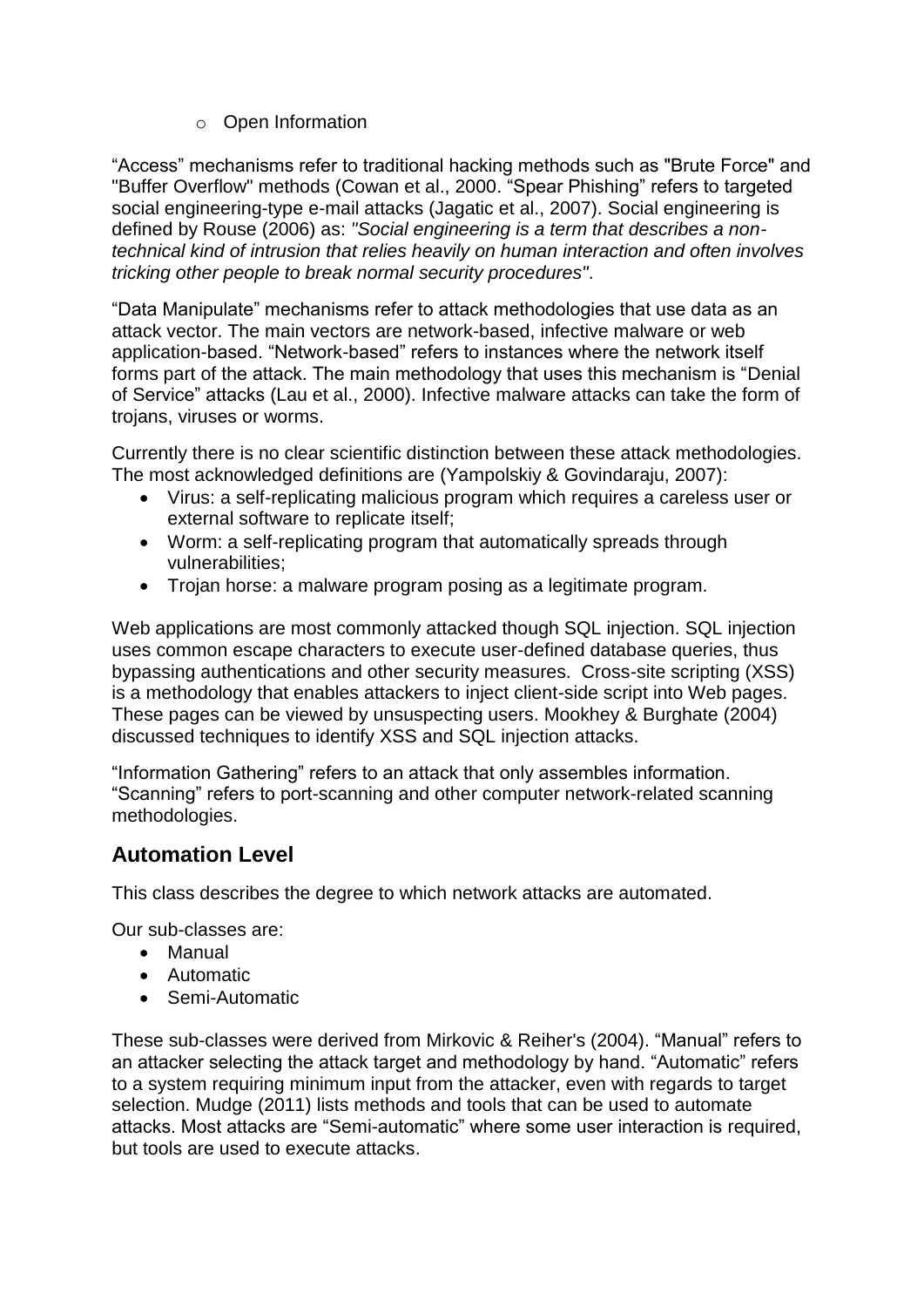# **Effects**

This class refers to the impact of an attack. Mirkovic & Reiher (2004) discussed the impact of different attacks in their research.

Our sub-classes are:

- Null
- Minor Damage
- Major Damage
- Catastrophic

"Null" refers to no effect on the target, "Minor" to recoverable damage and "Major" to non-recoverable damage. "Catastrophic" refers to damage of such a nature that the target ceases to operate as an entity, for example, the declaration of bankruptcy as a result of an attack.

## **Motivation**

This class refers to an attacker's motivation for launching an attack. Rounds & Pendgraft (2009) listed possible motivations that included classes from Gandhi et al. (2011).

Our sub-classes are:

- **Criminal**
- Financial
- Ethical
	- o Political
	- o Espionage
	- o Vigilantism
- $\bullet$  Fun

"Financial" refers to hacking for financial or other gain such as stealing money or manipulating the stock market. "Fun" refers to hackers looking for a challenging hack with no malicious intensions. "Criminal" motivation differs from "Financial" motivation, as some criminal organizations use network hacking to supplement to their operations. "Ethical" motivation refers to a motivation that has an ethical aspect. This ethical aspect can be national interests of spies, political reasoning or vigilantes.

## **Phase**

This class represents different stages of an attack.

Grant et al. (2007) identified nine stages: Footprinting, Reconnaissance, Vulnerability Identification, Penetration, Control, Embedding, Data extraction, Attack relay and Attack dissemination. Brummell et al. (2010) listed Footprinting, Scanning, Enumeration and System Hacking.

Our sub-classes are:

- Target Identification
- Reconnaissance
- Attack Phase
	- o Ramp-Up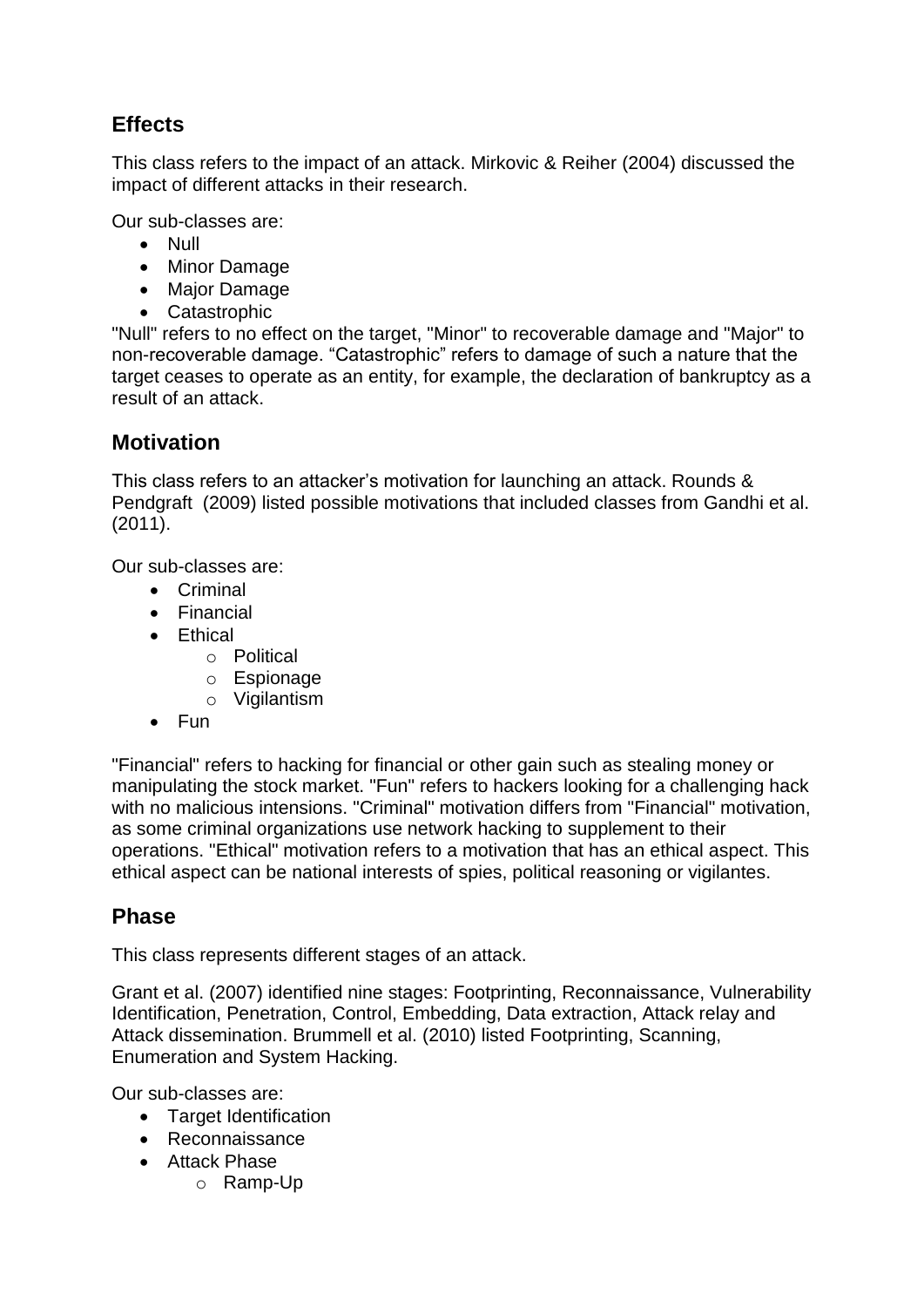- o Damage
- o Residue
- Post-Attack Reconnaissance

"Target Identification" refers to the action of an attacker choosing a target. The motivation can be opportunistic, random, ideological or financial. The target identification phase ends when a specific device or entity (an individual, company or state institution) has been identified.

"Reconnaissance" refers to the action of an attacker probing a target for weaknesses. Probing consists of scanning, Google queries and other networkrelated activities; no computer or network system is changed or adversely affected. The goal is to identify avenues of attack whilst leaving network operations unaffected.

"Attack" refers to the action of compromising the target according to the CIA principles (Confidentiality, Integrity or Availability), and has three sub-phases.

The Ramp-Up sub-phase refers to the action of an attacker preparing to achieve a goal. The target may be affected but not necessarily adversely. An example of the Ramp-Up sub-phase is the installation of a sniffer by an attacker on an unsuspecting user to harvest clear text passwords for later use such as the stealing of data.

The Damage sub-phase refers to the action of the attacker inflicting damage on the target. Damage may take the form of breached confidentiality, compromised integrity or disrupted service availability. Damage could be inflicted via data, physical means (computer-controlling hardware) or to the target's reputation.

The Residue sub-phase refers to damage or artefacts of the attack that occur after the attack goal has been achieved, and occurs because the attacker loses control of some systems. For example, after the launch of a DDOS (Distributed Denial of Service) attack, zombie computers may still connect to the target for some days following the attack.

"Post-Attack Reconnaissance" refers to actions undertaken by an attacker after the attack has occurred, and takes the form of inspections to verify if backdoors are still available, or scans to verify if security holes have been patched. The goal is not to inflict damage but to verify the target's status.

## **Scope Class**

This class refers to the type of entity that is targeted. The "Scope" class differs from the "Target" class in that it views the entity holistically, rather than looking at specific devices. Our sub-classes for the Scope class are:

- Corporate Network
- Critical Information Infrastructure
- **Government Network**
- Individual Scope
- Military Network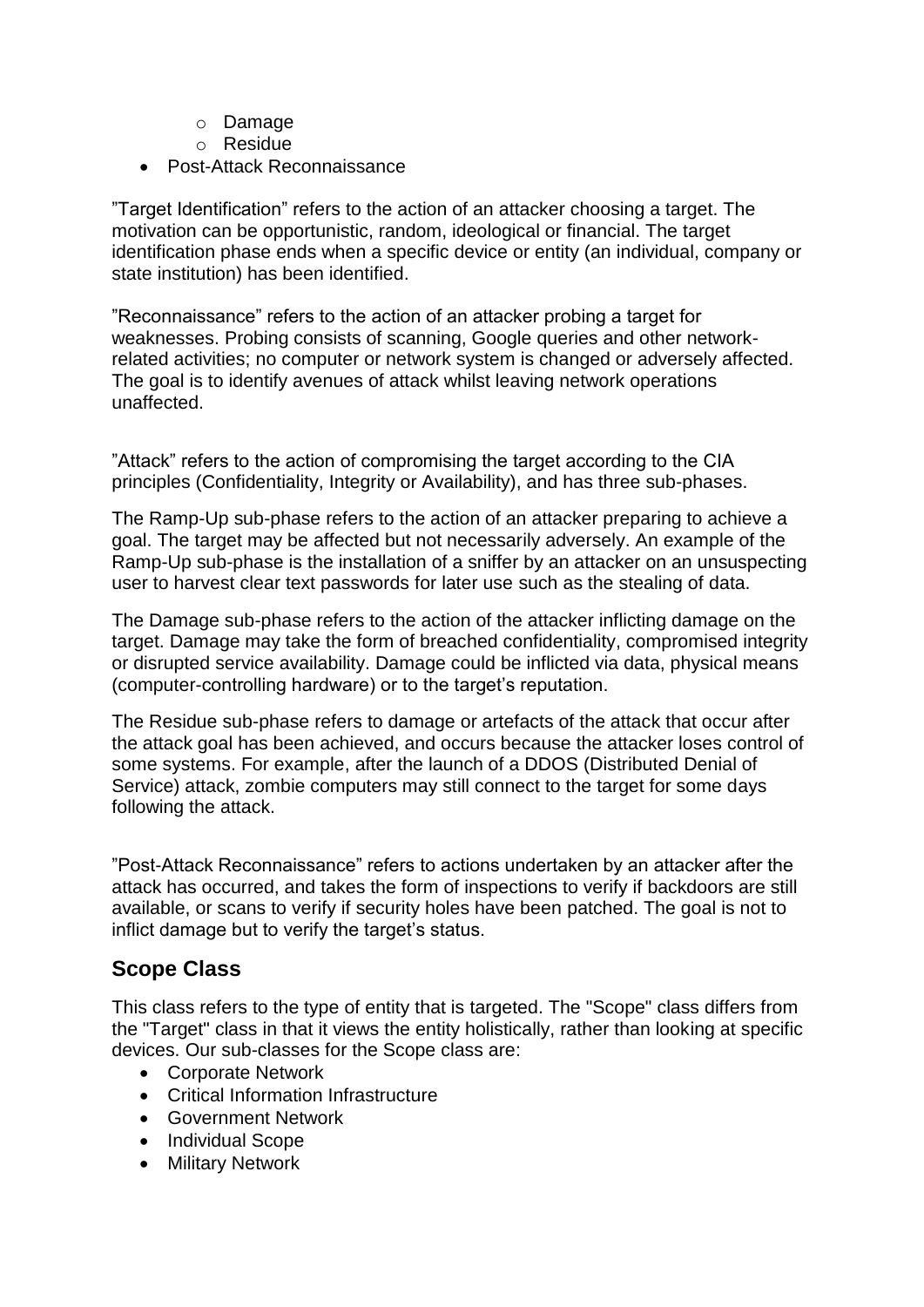All networks

The "Corporate Network" sub-class refers to networks controlled by private companies. The "Government Network" sub-class refers to networks controlled by the government, and has two sub-classes: "Government Agency" such as a Department of Home Affairs corporate network, and "Government E-Business" that includes websites used by the public to access information. The "Private Network" sub-class refers to a network that serves one person in his/her private capacity.

# **Scope Size Class**

This class refers to the size of entity that is targeted. Our sub-classes for this class are:

- Global Network
- Large Network
- **•** Medium Network
- Small Network
- Single

If an attack affects a large portion of the Internet or multiple countries, the scope size is referred to as "Global Network". "Large Network" represents large corporations or significant government networks such as state departments. There are no hard definitions that separate small, medium and large networks, and thus this separation is an subjective judgement. "Single" size is used to present attacks on a single person or single computer.

# **Target**

This class refers to the devices that are targeted by an attack. Hansman & Hunt (2003) proposed a taxonomy that listed the target as:

- **•** Hardware
	- o Network Equipment
	- o Peripheral Devices
- Software
	- o Operating Systems
		- **Windows Family**
		- **Unix Family**
	- o Application
		- **Server**
		- User
- **•** Network
	- o Protocols
		- $TCP$
		- $IP$

Our proposed sub-classes refer to physical devices that are targeted:

- Personal Computer
- Network Infrastructure Device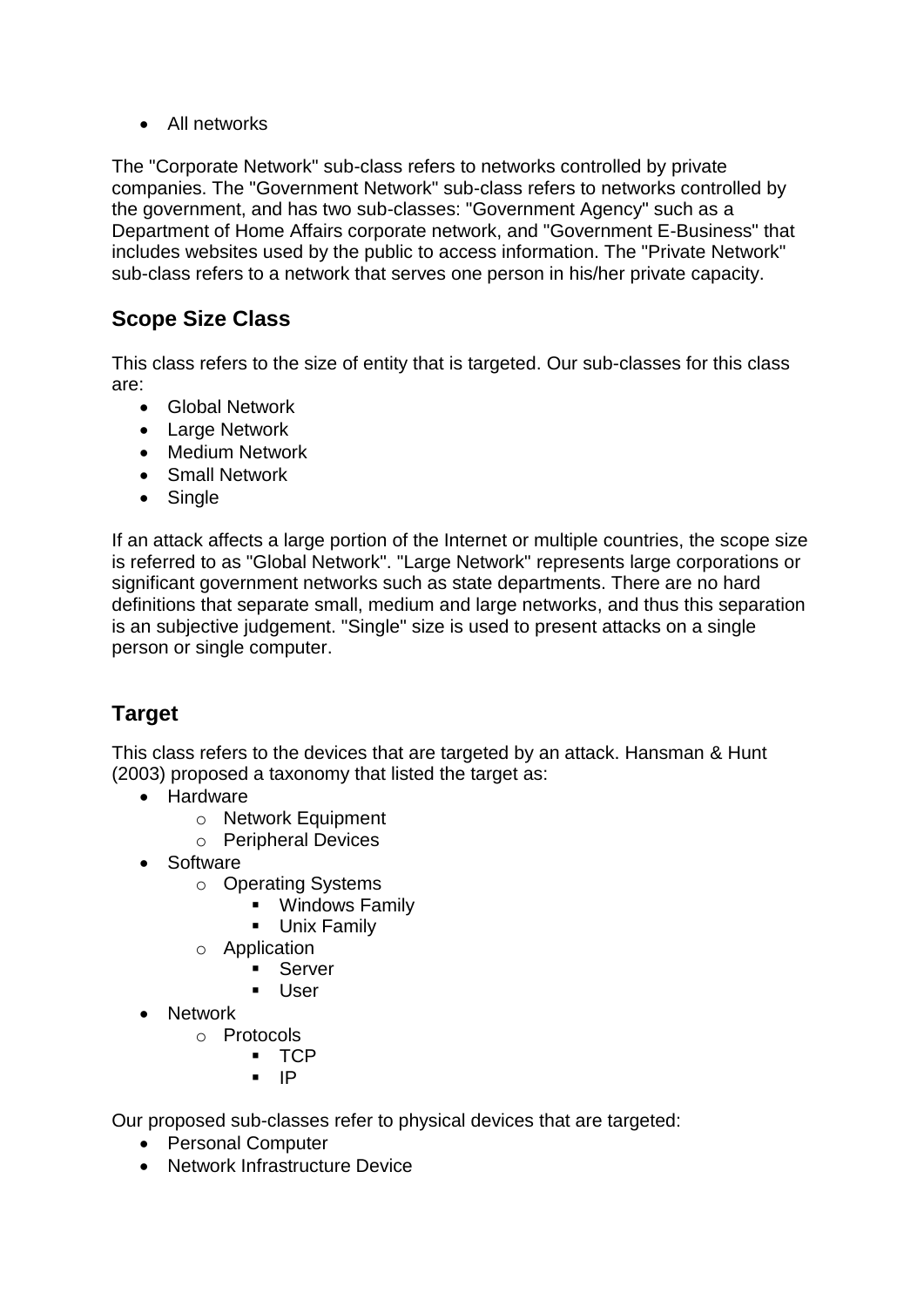- Server
- Industrial Equipment

The "Personal Computer" sub-class refers to PCs, Laptops, tablets and similar devices with a single user. "Network Infrastructure Device" refers to devices such as routers and switches that only enable data flow, but can still be attacked. The "Server" sub-class refers to computers that are accessed by multiple users, such as web-server or database computers. The "Industrial Equipment" sub-class refers to computerized automation equipment used in industrial plants. Such equipment is also referred to as Supervisory Control And Data Acquisition (SCADA) systems. A PC has a lot of useful information or other potential malicious uses that can be exploited by an attacker. Krebs (2012) compiled a list of all the methods that can be used to compromise a PC for monetary gain.

# **Vulnerability**

This class refers to the weaknesses exploited by the attacker. Simmonds et al. (2004) constructed a Vulnerability map:

- Security Policy & Short Term Time Scale
	- o Social Engineering
		- Information phishing
		- **Trojan**
- Security Policy & Long Term Time Scale
	- o Policy oversight
		- Poor planning
		- Poor control (weak passwords)
- Technology & Short Term Time Scale
	- o Logic Error
		- **Bugs**
		- OS/Application vulnerabilities
		- **Network Protocol Design**
- Technology & Long Term Time Scale
	- o Weakness
		- Weak password system
		- Old encryption standard

Undercoffer et al. (2004) listed the following vulnerabilities: Input Validation Errors, Buffer Overflows, Boundary Condition Errors and other Malformed Input.

Our sub-classes are as follow:

- Configuration
	- o Access Rights
	- o Default Setup
- Design
	- o Open Access
	- o Protocol Error
- Implementation
	- o Buffer Overflow
	- o Race Condition
	- o SQL Injection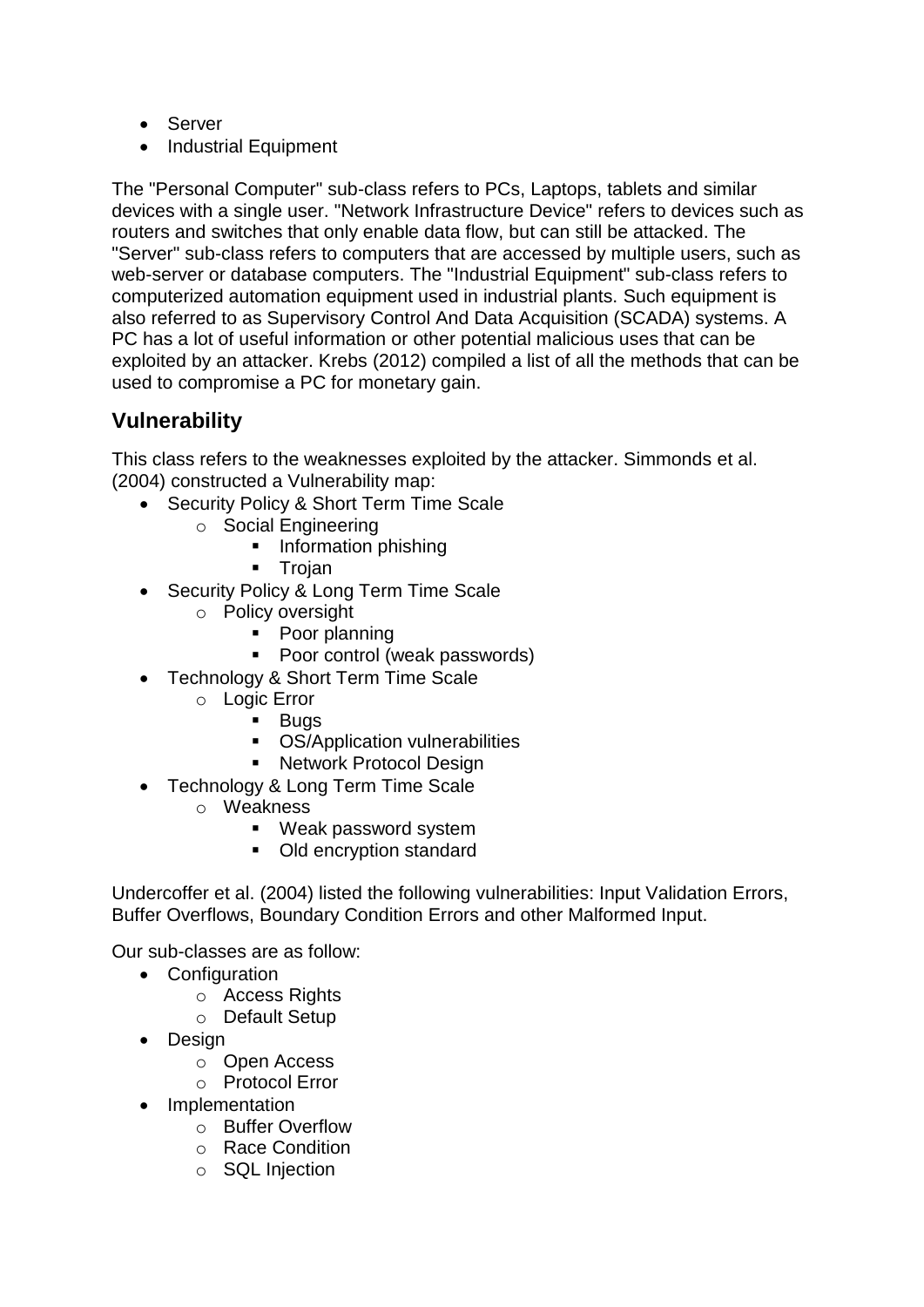o Variable Type Checking

"Configuration" vulnerabilities describe instances where vulnerabilities were exposed by incorrect configuration of a device or software. Two types of incorrect configuration are listed, namely "Access Rights" and "Default Setup".

"Access Rights" refers to an instance where incorrect access rights have been allocated to normal users. For example, Citigroup was hacked by thieves that penetrated the bank's defences by first logging on to the site reserved for its credit card customers (Schwarz & Dash, 2011).

"Default Setup" refers to the use of default usernames and passwords to overcome the security of a system. This vulnerability is often caused by inexperienced or lazy users. Lancor & Workman (2007) described how Google can be used to hack systems by using default usernames and passwords.

"Design" vulnerabilities refer to a system that is insecure because of design errors. Design errors can be either in the protocol or in the access control. The "Ping-ofdeath" is an example of a protocol vulnerability (Karig & Lee, 2001).

"Implementation" vulnerabilities refer to vulnerabilities introduced by faulty coding or system construction. "Buffer Overflow" refers to the ability of injecting an attack code (Cowan et al., 2000. "Race Condition" is when a program creates a short opening for an attacker by opening a timed window of vulnerability. A "SQL Injection" vulnerability is when an attacker takes advantage of the flawed coding of a website. An attacker usually injects SQL commands into a website to allow him access to a database (Razvan, 2009).

# **3 The Network Attack Ontology Framework**

This section describes what an ontology is and gives a short overview of requirements and motivations for developing an ontology. It is followed by a description of our network attack ontology's framework.

Gruber (1993) described an ontology as "*a specification of a representational vocabulary for a shared domain of discourse — definitions of classes, relations, functions, and other objects…."*. Noy & McGuinness (2001) defined an ontology as: "…. *a common vocabulary for researchers who need to share information in a domain …. includes machine-interpretable definitions of basic concepts in the domain and relations among them.*". They further described an ontology as a formal explicit description of concepts of discourse classes, with the properties of each class describing various attributes of the concepts (slots) and their restrictions. Classes are the focal point of ontologies, and can be divided into sub-classes which represent more detailed concepts.

Noy & McGuinness listed motivations (below) for developing an ontology and also requirements for the developing an ontology (in the second bulleted list below). Motivations for developing an ontology:

- Sharing a common understanding of the structure of information:
- Facilitate reuse of domain knowledge;
- Make domain assumptions clear: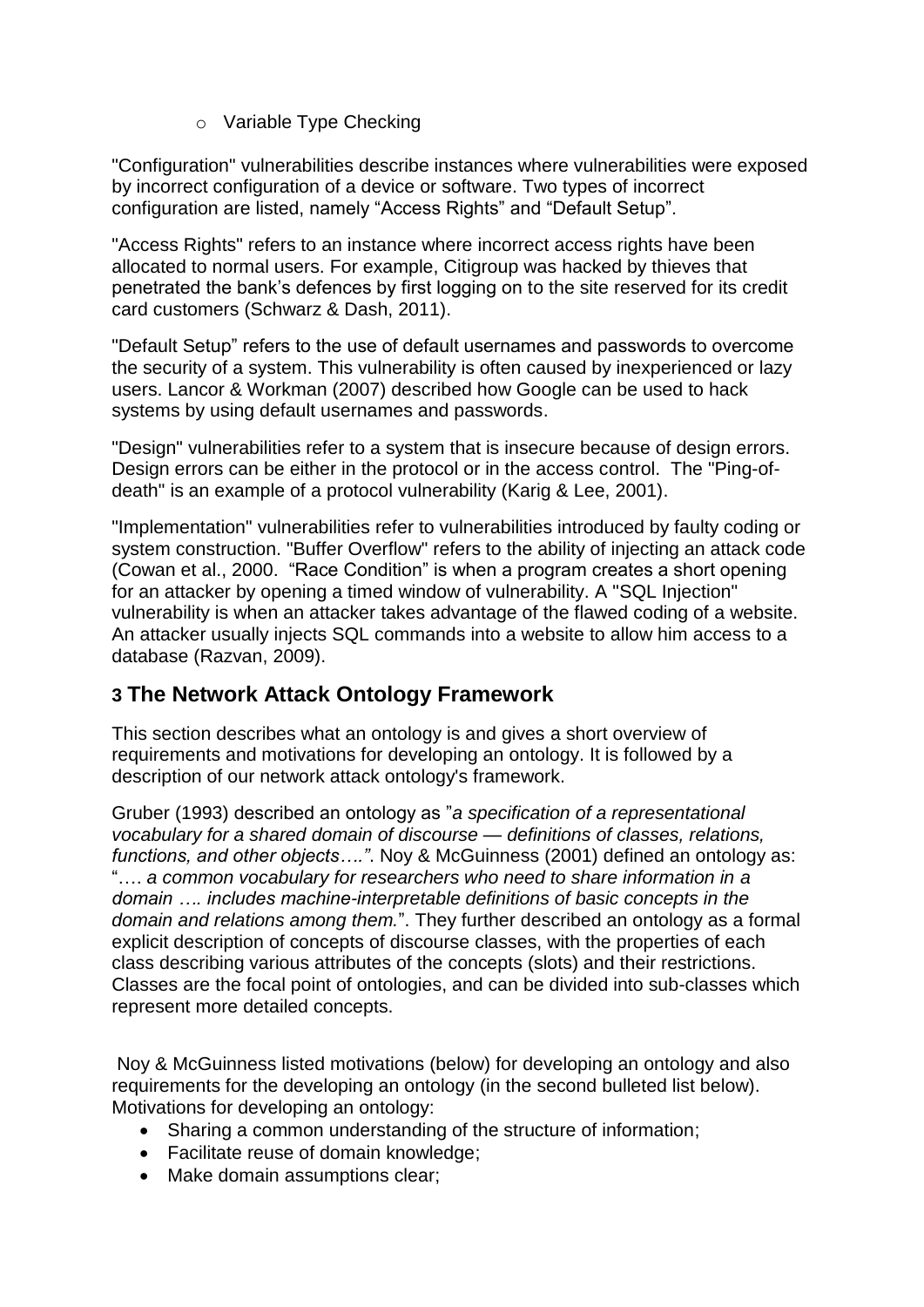- Separate domain knowledge from operational knowledge; and
- Analyse domain knowledge.

Ontology development requirements:

- Definition of classes;
- Arrangement of classes in a taxonomy;
- Description of the attributes of slots;
- Definition of allowed values for attributes; and
- Definition of events according to classes and slots.

### **Network Attack Ontology Framework**

The taxonomy in Section 2 forms the basis of our ontology. An "Attack Scenario" class supplements the taxonomy. The goal of this class is to present a type of network attack, providing a means through which the attack can be classified by the ontology. The "Attack Scenario" class was developed by van Heerden et al (2012) by investigating famous and significant computer attacks.

The "Attack Scenario" class is subdivided as follows:

- Denial Of Service
- Industrial Espionage
- Snooping for secrets
- Financial theft
- Amassing computer resources
- Cyber Warfare
- Runaway Malware
- Web Deface
- Industrial Sabotage

The "Denial of Service" scenario is used to describe attacks that target accessibility by overloading a victim's capability to respond to a flood of interaction request. "Industrial Espionage" refers to the theft of commercial valuable data such as trade secrets, system blueprints or sales numbers. The "Snooping for Secrets" scenario differs from "Industrial Espionage" in that the goal of stealing secrets is not commercial in nature, and the secrets themselves may have no commercial value apart from the mere fact that the data is secret.

"Web Defacement" can be considered graffiti of the digital world. Web sites are the public face of commercial and other entities in the digital world, and their reputations are negatively affected when by defacing it.

Computers can be used for direct financial gain by stealing money directly from banks, individuals or other institutions. Computer attacks with a solely financial goal belong to the "Financial Theft" scenario. The goal of many malware applications is to control computer and networks. These controlled computers are also referred to as zombies. Zombie computers can be used for other scenarios, but the processes of collecting zombie computers belong to the "Amassing Computer Resources" scenario.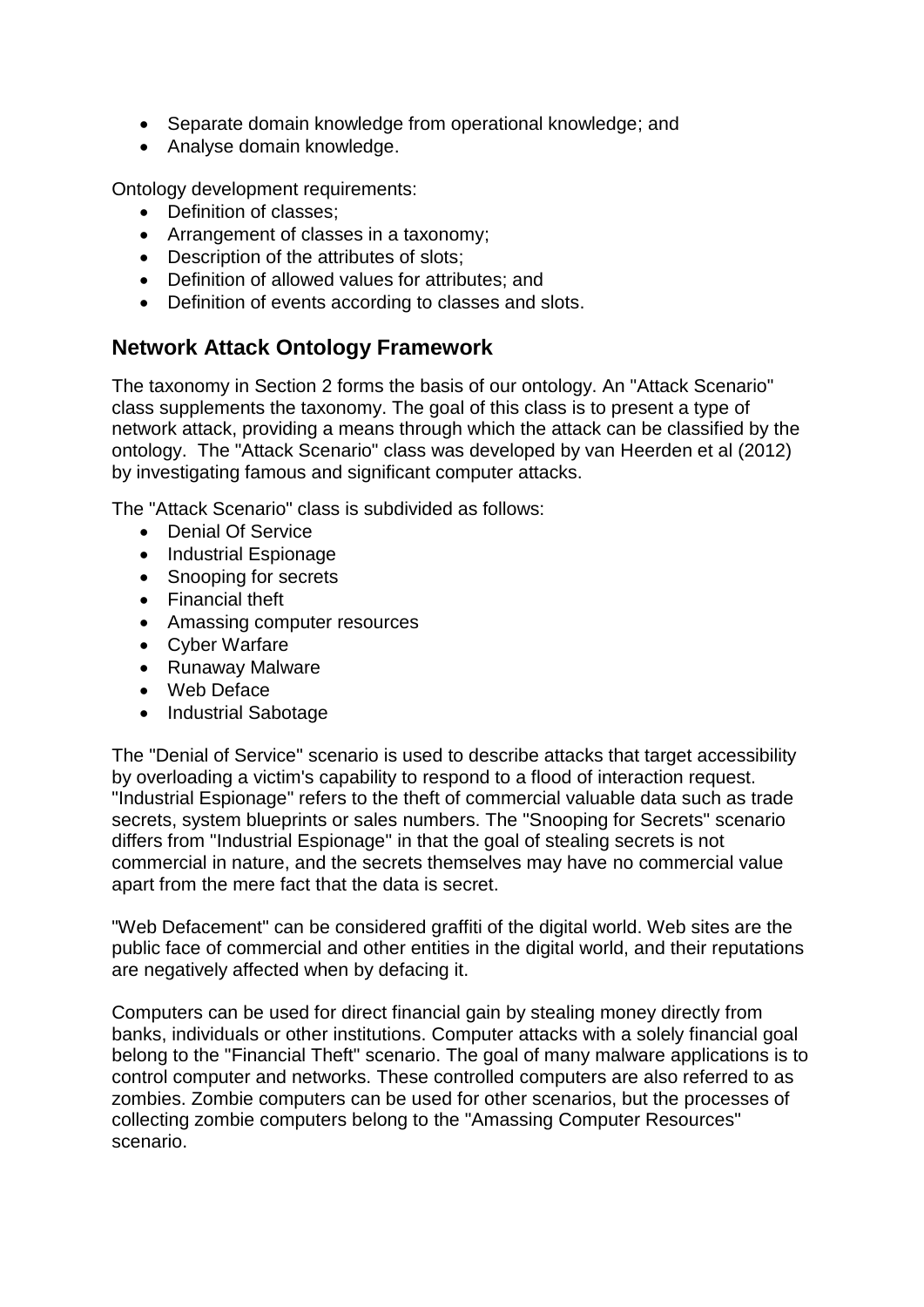The "Industrial Sabotage" scenario refers to instances where computers are used to attack other industrial targets physically. The Logic bomb and Stuxnet attacks resulted in physical damage to industrial equipment. The next step is to use computers directly in war. This was done in the South Ossetia war where computer attacks were launched in conjunction with military operations.

Many malware applications that caused the most damage and financial losses were software that was written without any goal other than to see how far it could spread. These instances of "Runaway Malware" usually exploit come technical flaw that allows it to spread.

The ontology maps all the classes of the Network Attack taxonomy into a single concept, with the "Attack Scenario" as its base class. This mapping is presented in Figure 1 and it narrates the following story (The classes are in bold and within brackets):

*An [Actor] based at [ActorLocation] location with the goal of [AttackGoal] sponsored by [Aggressor] with a [Motivation] motivation The attack effected [ScopeSize] [Scope] scope. A [Target] was attacked via [Vulnerability]. This attack affected [Asset] and resulted in [Sabotage] and having [Effect] effect During the [Phase] phase an [AttackMechanism] was used. This mechanism was automated to [AutomationLevel] level and used [Vulnerability].* 

In Figure 1 the relationships between the formal classes are shown along with their uses in the story. Each of the attack scenarios can now be described with their sets of classes and sub-classes in a similar story as above. For example, a "Web Deface" attack can be narrated as follows:

*An Hacker based at [ActorLocation] location with the goal of [AttackGoal] sponsored by [Aggressor] with a Fun OR Ethical motivation. The attack effected [ScopeSize] Corporate OR Government Network scope. A Server was attacked via [Vulnerability]. This attack effected the Data and resulted in Reputation Loss and having [Effect] effect During the Damage an Data Manipulation Attack Mechanism was used. This mechanism was automated to [AutomationLevel] level and used [Vulnerability].*

Specific attacks (or individuals) can also be described in the story form. For example, the defacement of *Apache.org* website story is as follows (Dede, 2010):

*An Hacker (Peter van Dijk and accomplices based at Foreign location with the goal of Changing Data sponsored by Self with a Fun motivation The attack effected Medium Network Corporate scope. A Web Server was attacked via Configuration Vulnerability. This attack effected the Data (Web Site) and resulted in Reputation Loss and having Minimal effect During the Damage an Data Manipulation Attack Mechanism was used. This mechanism was automated to Manual level and used Configuration Vulnerability.*

### **4. Future Work and Conclusion**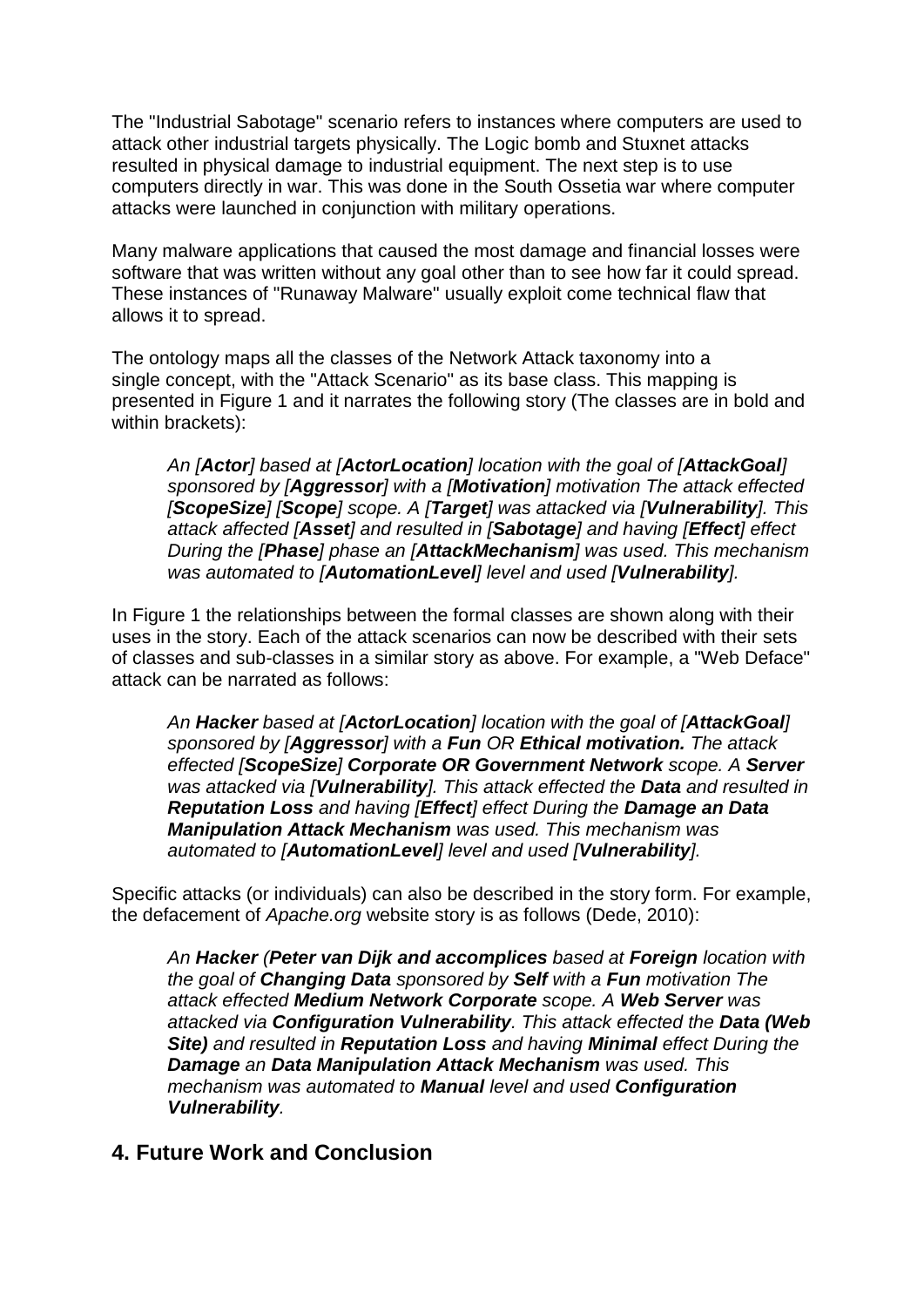The authors describe a network attack taxonomy and ontology framework. It is possible to classify a large range of computer network attacks. This paper is an attempt to classify the attacks from the viewpoints of both the attacker and the target. For future work, the "Attack Scenario" class can be formally defined and expanded, as well as the relations between the various classes.

Once the ontology has been refined, it can be used for network attack prediction. Intrusion detection systems concentrate only on specifics of network attack incidences, not in the overall scope or scenario of the attack. By combining the ontology with attack sensors, a better understanding of the network attack can be formulated.

## **References**

Argyraki, K., & Cheriton, D. (2005). Active internet traffic filtering: Real-time response to Denial-of-Service Attacks. The Advanced Computing System Association's Annual Technical Conference (USENIX 2005), Anaheim, CA .

Brenner, S., & Crescenzi, A. (2006). State-Sponsored Crime: The Futility of the Economic Espionage Act. *Houston Journal of International Law, 28(2), 389-432.*

Brummell, N. H., Tobias, S. M., & Cattaneo, F. (2010). Dynamo efficiency in compressible convective dynamos with and without penetration (Vol. 104). Taylor and Francis.

Choo, K. K. (2008). Organised crime groups in cyberspace: a typology. *Trends in Organized Crime, 11 (3),* 270-295.

Cowan, C., Wagle, P., Pu, C., Beattie, S., & Walpole, J. (2000). Buffer overflows: Attacks and defenses for the vulnerability of the decade. *DARPA Information Survivability Conference and Exposition (DISCEX '00)* (pp. 119-129). IEEE Computer Society.

Debar, H., Dacier, M., & Wespi, A. (1999). Towards a taxonomy of intrusiondetection systems. *Computer Networks, 31 (8),* 805-822.

Dede, D. (2010). Apache.org Defaced - Security Archive Case Study. Retrieved November 16, 2012, from http://blog.sucuri.net/2010/03/apache-org-defacedsecurity-archive-case-study.html.

Dickerson, J. E., & Dickerson, J. A. (2000). Fuzzy network profiling for intrusion detection. Fuzzy Information Processing Society, 2000 (NAFIPS). 19th International Conference of the North American (pp. 301-306). IEEE Computer Society.

Gandhi, R., Sharma, A., Mahoney, W., Sousan, W., Zhu, Q., & Laplante, P. (2011). Dimensions of Cyber-Attacks: Cultural, Social, Economic, and Political. *Technology and Society Magazine, 30 (1)*, 28-38.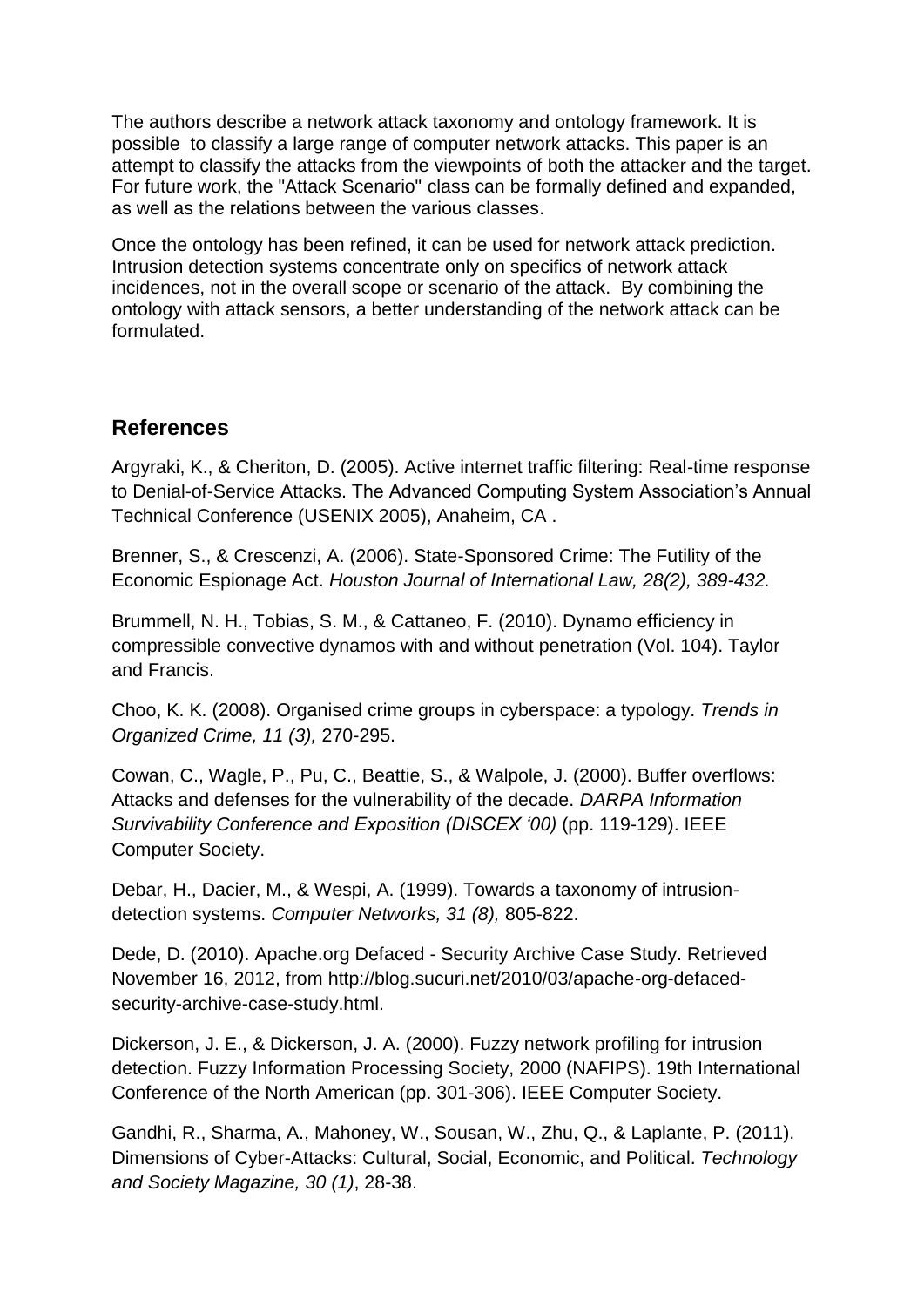Grant, T., Venter, H., & Eloff, J. (2007). Simulating adversarial interactions between intruders and system administrators using OODA-RR. Proceedings of the 2007 annual research conference of the South African institute of computer scientists and information technologists on IT research in developing countries, (SAICSIT 2007) (pp. 46-55). ACM.

Conficker Working Group. (2011). Conficker Working Group: Lessons Learned Document. Retrieved 16 November, 2012 from http://www.confickerworkinggroup.org/wiki/pmwiki.php/ANY/LessonsLearned#toc1

Gruber, T. R. (1993). A Translation Approach to Portable Ontology Specifications. *Knowledge Acquisition, 5 (2),* 199-220.

Hansman, S., & Hunt, R. (2003). A Taxonomy of Network and Computer Attack Methodologies. Master's thesis. Department of Computer Science and Software Engineering University of Canterbury. Retrieved 16 November 2012 from [http://citeseerx.ist.psu.edu/oai2.](http://citeseerx.ist.psu.edu/oai2)

Jagatic, T. N., Johnson, N. A., Jakobsson, M., & Menczer, F. (2007). Social phishing. *Communications of the ACM, 50(10),* 94-100.

Karig, D., & Lee, R. (2001). *Remote Denial of Service Attacks and Countermeasures*. (Tech. Rep. No. CE-L2001-002). Princeton University, Department of Electrical Engineering.

Krebs, B. (2012). The Scrap Value of a Hacked PC, Revisited. Retrieved November 7, 2012, from *Krebs on Security*: http://krebsonsecurity.com/2012/10/the-scrapvalue-of-a-hacked-pc-revisited/ .

Lancor, L., & Workman, R. (2007). Using Google Hacking to Enhance Defense Strategies. *ACM SIGCSE Bulletin, 39 (1),* 491-495.

Lau, F., Rubin, S. H., Smith, M. H., & Trajkovic, L. (2000). *Distributed Denial of Service Attacks*. 2000 IEEE International Conference on Systems, Man, and Cybernetics (pp. 2275-2280). USA.

Lewis, J. A. (2002). Assessing the Risks of Cyber Terrorism, Cyber War and Other Cyber Threats. *Center for Strategic and International Studies*. Washington, DC. Retrieved 16 November 2012 from http://csis.org/publication/assessing-risks-cyberterrorism-cyber-war-and-other-cyber-threats.

Lindqvist, U., & Jonsson, E. (1997). How to Systematically Classify Computer Security Intrusions. *IEEE Symposium on Privacy and Security*, (pp. 154-163). Oakland, CA.

Magklaras, G., & Furnell, S. (2001). Insider Threat Prediction Tool: Evaluating the Probability of IT Misuse. *Computers & Security, 21(1)*, 62-73.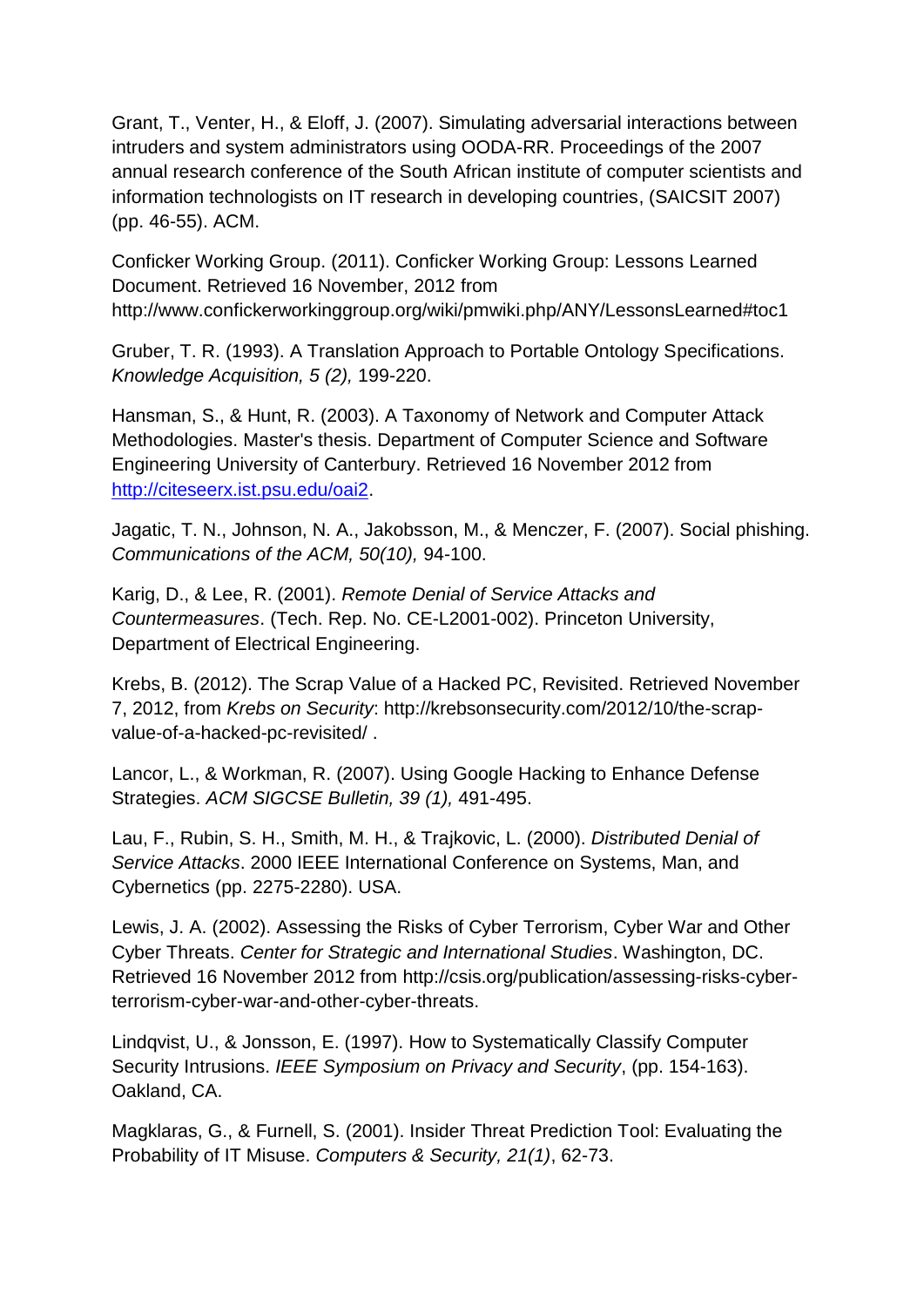Mirkovic, J., & Reiher, P. (2004). A taxonomy of DDoS attack and DDoS defense mechanisms. *ACM SIGCOMM Computer Communication Review , 34(2)*, 39-53.

Mookhey, K., & Burghate, N. (2004). Detection of SQL Injection and Cross-site Scripting Attacks. *Symantic*. Retrieved 18 November 2012 from http://www.symantec.com/connect/articles/detection-sql-injection-and-cross-sitescripting-attacks

Mudge, R. (2011). Live-fire Security Testing with Armitage and Metasploit*. Linux Journal , 2011 (205).* Retrieved 18 November 2012 from http://www.linuxjournal.com/article/10973.

Myler, C., & Wapping, L. (2011). Phone Hacking Scandal. *News of the World*. Retrieved 10 June 2012 from http://medbib.com/News\_of\_the\_world.

Neumann, R., & Parker, C. (1989). A summary of computer misuse techniques. Processings of the 12th National Computer Security Conference, (pp. 396-407).

Noy, N., McGuinness, D., & others. (2001). Ontology development 101: A guide to creating your first ontology. Stanford knowledge systems laboratory and Stanford medical informatics technical report. Stanford knowledge systems laboratory technical report KSL-01-05 and Stanford medical informatics technical report SMI-2001-0880.

Razvan, R. (2009). Over the SQL injection hacking method. Proceedings of the 3rd International Conference on Communications and information technology (pp. 116- 118). World Scientific and Engineering Academy and Society (WSEAS).

Rounds, M., & Pendgraft, N. (2009). Diversity in network attacker motivation: A literature review. *2009 International Conference on Computational Science and Engineering* (pp. 319-323). University of Idaho, ID, USA.

Rouse, M. (2006, October). Definition: Social Engineering. *SearchSecurity*. Retrieved 18 November 202 from http://searchsecurity.techtarget.com/definition/social-engineering.

Savona, E., & Mignone, M. (2004). The fox and the hunters: How IC Technologies Change the Crime Race. *European Journal on Criminal Policy and Research, 10(1),* 3-26.

Schwartz, M. J. (2012, July). Who Is Anonymous: 10 Key Facts. *InformationWeek Security*. Retrieved 18 November 2012 from http://www.informationweek.com/security/attacks/who-is-anonymous-10-keyfacts/232600322.

Schwartz, N. D., & E., D. (2011). Thieves Found Citigroup Site an Easy Entry. Thieves Found Citigroup Site an Easy Entry. (13 June 2011). *The New York Times*.